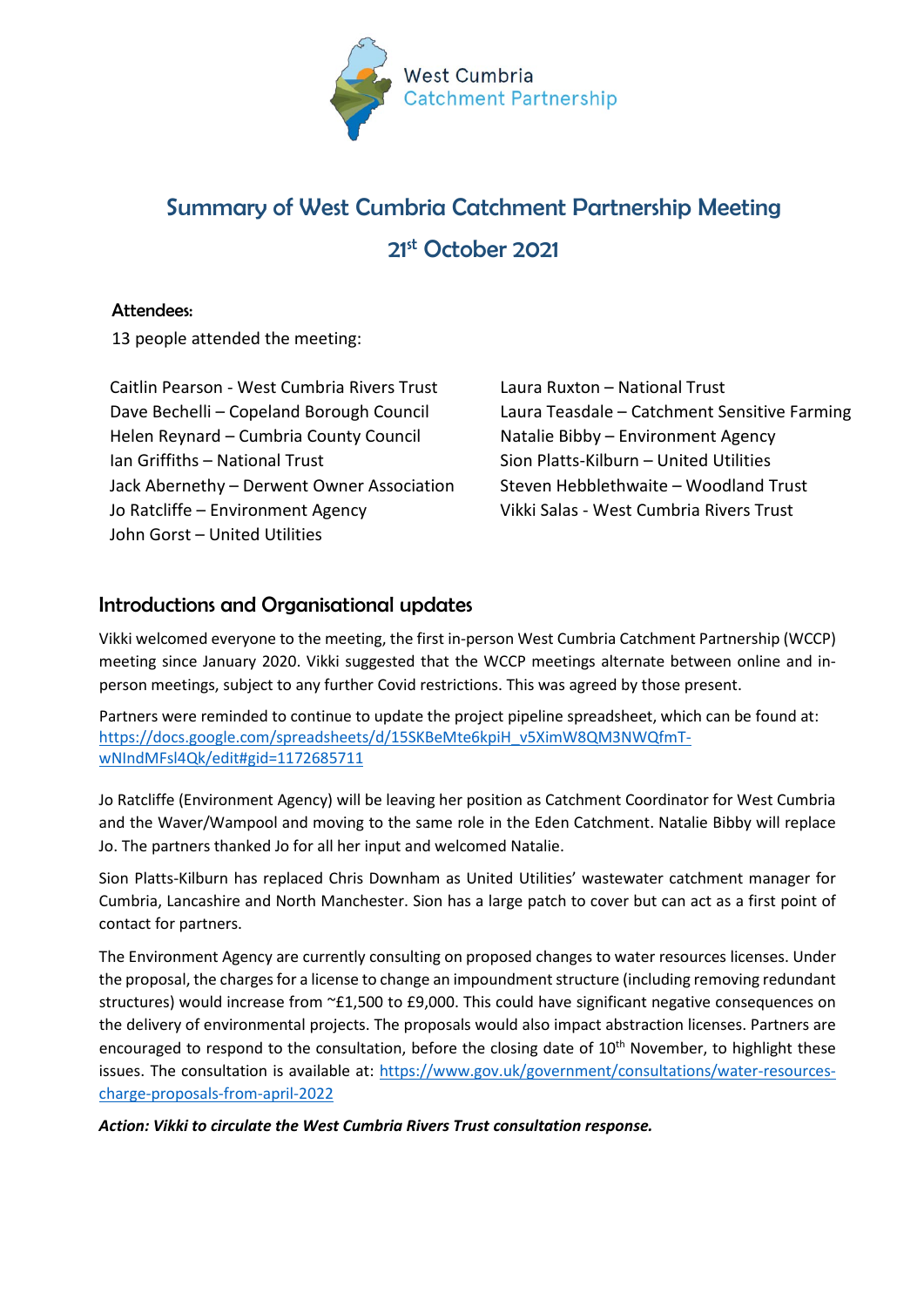# Project updates

# Catchment Natural Flood Management projects – Caitlin Pearson, West Cumbria Rivers Trust

The Environment Agency NFM programme, which funded the Cocker, Glenderamackin, Annas and Flimby projects in West Cumbria, officially finished in April 2021. Updates on these projects have been provided at WCCP meetings and working groups over the previous three years. As well as delivering a large number of interventions, this funding provided a Project Officer in each catchment, which has led to the development of a pipeline of potential projects. Having delivery-ready projects resulted in successful bids to the Water Environment Grant (WEG) and Green Recovery Challenge Fund in the Cocker and Glenderamackin catchments and ongoing delivery in partnership with Cumbria County Council in Flimby.

This initial facilitation/project development is often difficult to fund, but invariably leads to bigger and more ambitious project delivery. The attached slides showcase the work that has been delivered this summer in the Cocker and Glenderamackin catchments with funding from WEG and Green Recovery Challenge Fund, including 8 Ha new wetland and 20+ ponds with additional storage capacity. The current funding in these catchments finished in 2022, so securing funding to maintain a Project Officer and delivery in these areas is a priority going forward.

The Environment Agency NFM programme was a research and development project and the projects have produced a number of outputs to summarise the 'lessons learnt'. A range of case study documents are available on the Flood Hub website: [https://thefloodhub.co.uk/nfm/#section-5.](https://thefloodhub.co.uk/nfm/#section-5) Further case studies are being produced and will be circulated, or partners can request information on specific projects from WCRT. *Action: Caitlin to circulate 'lessons learnt' summary to partnership.*

Monitoring reports were also produced for a number of interventions. It is extremely difficult to determine the impact of individual features on flood risk in downstream communities, particularly as there has not been a flood greater than ~1 in 6-years since the features have been installed. Results from a small storm show a series of 30 dams in Whinlatter Forest took 5 % off the flood peak and had considerable additional capacity still available for larger events. The monitored water storage features in the Glenderamackin were each capturing 0.2 m<sup>3</sup>/sec of water during the largest observed storms; this equates to 0.3% of the peak discharge in the Glenderamackin per feature. Full monitoring reports have been submitted to DEFRA and are available on request from WCRT.

Key learning from the programme is outlined in the presentation and partners are encouraged to share these findings with relevant networks, particularly in relation to the developing Environmental Land Management Schemes. Key points are:

- Each NFM feature requires a bespoke design. It is difficult to design features that work optimally for the target flood magnitude and therefore funding needs to be available for adaptive management and ongoing maintenance;
- A large amount of staff time is required to develop features as this requires land owner liaison, designs, consenting, contractor management and co-ordinating interventions across a whole catchment. Advisor time needs to be adequately resourced in ELMS and the cost should not be borne by the landowner;
- Natural Flood Management needs to be understood as part of a resilient catchment. Although some features store a defined amount of additional flood water, many features contribute to slowing, infiltration, evaporation etc. and are more difficult to quantify. Interventions need to be adequately funded for the wide range of benefits they provide.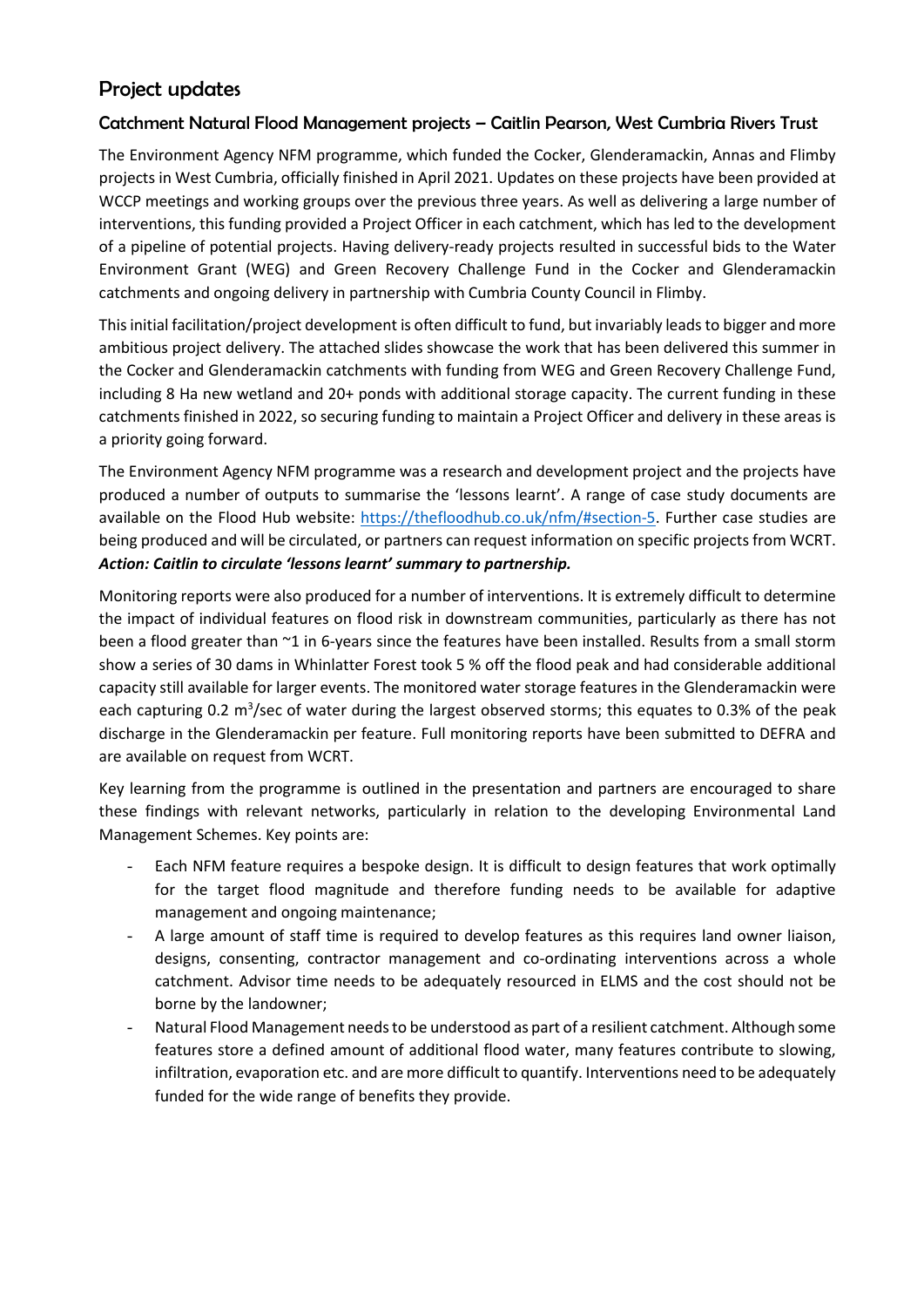#### Riverlands – Laura Ruxton, National Trust

Laura is covering Becky Powell's maternity leave but only works 1.5 days on the Riverlands project. Delivery was slowed or halted due to Covid but is now underway again. Riverlands is currently delivering or developing six major projects, images are shown on the attached presentation.

- Goldrill Beck This is outside of the WCCP area but is a fantastic example of a river restoration project. The project was completed this summer and the ecosystem is recovering rapidly. Other partners commented that the project had been a great success and congratulated the National Trust on its delivery.
- Barrow Beck embankment removal Plans are in development to remove an embankment on one side of Barrow Beck, a stream that feeds into Derwentwater, to allow a larger area of inundation in high flows and a more natural system. This will also increase the resilience of the footpath.
- Stonethwaite Beck Plans are in development to remove sections of embankment along Stonethwaite Beck to create a more natural channel. The river is already beginning to do this so this project will be assisted natural recovery. The project needs to align with the World Heritage Site Universal Outstanding Values, taking into account the habitat, cultural and access needs within the area. The next step is to have Environmental Impact Assessment screening, Heritage Impact Assessment and full planning permission submitted by January, with an aim of delivery next summer.
- Dunthwaite An NFM approach has been scoped with lots of individual measures across the holding. The list of possible measures provided by the consultant needs to be discussed with the tenant to decide what to take forward.
- Armboth Fell Phase 1 of the peat restoration was delivered this year in partnership with Cumbria Wildlife Trust and United Utilities. Further funding has been confirmed for continued delivery next year (phase 2).
- Rosthwaite and Seathwaite A key tenant has withdrawn permission for works within the Seathwaite masterplan. The National Trust considered delivering a scaled down version of the scheme but this did not provide the desired benefits, so the process of creating a valley plan has been restarted. The local community are being consulted to help shape the valley plan. Community drop-in sessions are being planned over the next few months. These events could be held in partnership with other organisation to highlight a range of work that is happening within the area.
- National Trust have submitted a bid to work with Newcastle University to monitor these projects. Newcastle University have already been involved in pre and post monitoring of Goldrill Beck.

# Cumbria Community Flood Resilience Innovation Programme – Helen Renyard, Cumbria County Council

#### See attached slides for full details.

The Flood Resilience Innovation programme is a 6-year project (2021 – 2027) to look at innovative methods of increasing the resilience of communities to flood risk. Cumbria was one of 25 projects to receive a share of the funding and has an initial allocation of £6.5 million. A full business case needs to be worked up by February 2022. The project team has been looking at innovative ways of financing natural capital and working out how to monitor any works delivered, as learning from doing is a key aim of the funding.

The Crummock/Lorton area is a focus of the project. Dave Kennedy (Environment Agency) is currently working with United Utilities to model how best to utilise Crummock Water to reduce downstream flood risk and opportunities for additional NFM features around Park Beck, which is likely to be restored. Synchronisation of flood peaks is a concern but currently the modelling suggests the proposed work would reduce downstream flood risk. Ensuring good baseline data and determining how to monitor changes as a result of any work around Crummock Water is the first priority.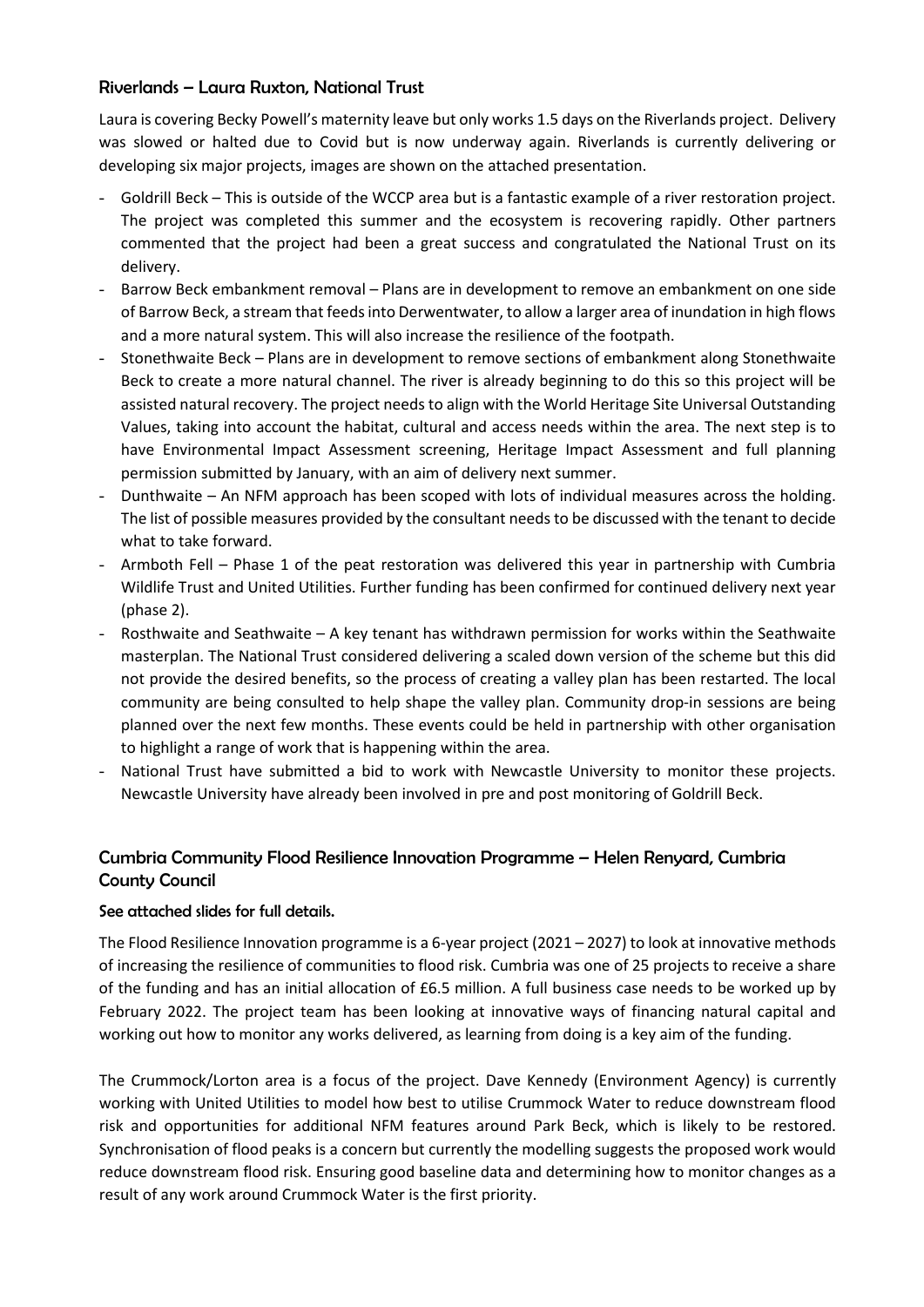A discussion by the partners highlighted that this is a complex project. United Utilities has a requirement to reduce/remove impounding structures due to the SAC designation and because these are expensive assets to maintain. The local community also has an interest in utilising Crummock for flood storage and are progressing with their own modelling and ideas for the area, which were presented to the partnership at the January 2020 meeting.

# Resilient Glenderamackin: Natural Environment Investment Readiness – Vikki Salas, West Cumbria Rivers Trust

#### See attached slides for full details.

A partnership of West Cumbria Rivers Trust, the Rivers Trust and Triodos bank have secured funding from DEFRA's Natural Environment Investment Readiness Fund to work up a project in the Glenderamackin & St. John's catchment to be 'investment ready'. The funding officially begins in February 2022 and runs for 15 months. The funding does not cover any delivery but covers staff time to develop the project and set up a 'special purpose vehicle' to allow private investment in environmental projects.

The proposed model is for private investors to provide upfront funding for works that produce environmental benefit such as reducing flood risk or carbon sequestration. Beneficiaries then 'buy' these environmental 'services' over a number of years to pay back the investors. The project is looking to raise £8million of investment from a blend of private, public and charitable funding. This model allows ongoing maintenance and compensation/hosting payments to farmers which will allow scaling up and spatial targeting of features.

Partnership input will be key to the success of the project. Partners were asked what the best approach would be to engage with this project as it could result in a large number of working groups. Sion Platts-Kilburn (United Utilities) previously worked on the Wyre NFM project, which was the first project to utilise this funding mechanism. Sion suggested that initially one working group for the project was established then sub-groups could form only if/when required. The Wyre project had a large number of working groups (e.g. modelling, legal, financial etc.) but as lessons have been learnt from the Wyre and a 'lift and shift' procedure has been agreed, the Glenderamackin project might not need the same level of input from partners.

There was some concern expressed by partners that the buyers would end up being the same organisations who already pay for environmental works (e.g. Environment Agency, United Utilities, RFCC) but with added interest payments. The project aims to attract new buyers, such as flood insurance companies, national businesses offsetting carbon emissions and local businesses, but the project team appreciate that getting these buyers on board will be a major challenge for the project.

# Woodland for Water project – Caitlin Pearson, West Cumbria Rivers Trust

#### See attached slides for full details.

Woodlands for Water is a new project developed by a partnership of the Rivers Trust, Woodland Trust, Beaver Trust and National Trust (collectively known as the 'Riverscapes partnership'). The aim of the project is to accelerate the uptake of the new England Woodland Creation Offer (EWCO). Eight local trusts are 'pathfinder areas' and have received funding for Project Officer time to facilitate landowners applying to the EWCO and registering woodlands for carbon income. The national team will provide training, communications support, a clear carbon offer for landowners, specialist advice and, crucially, a mechanism for communicating to DEFRA any feedback on the scheme.

West Cumbria Rivers Trust have funding equivalent to two days per week Project Officer time to support landowners in the Derwent catchment to apply for the EWCO. Support could include helping landowners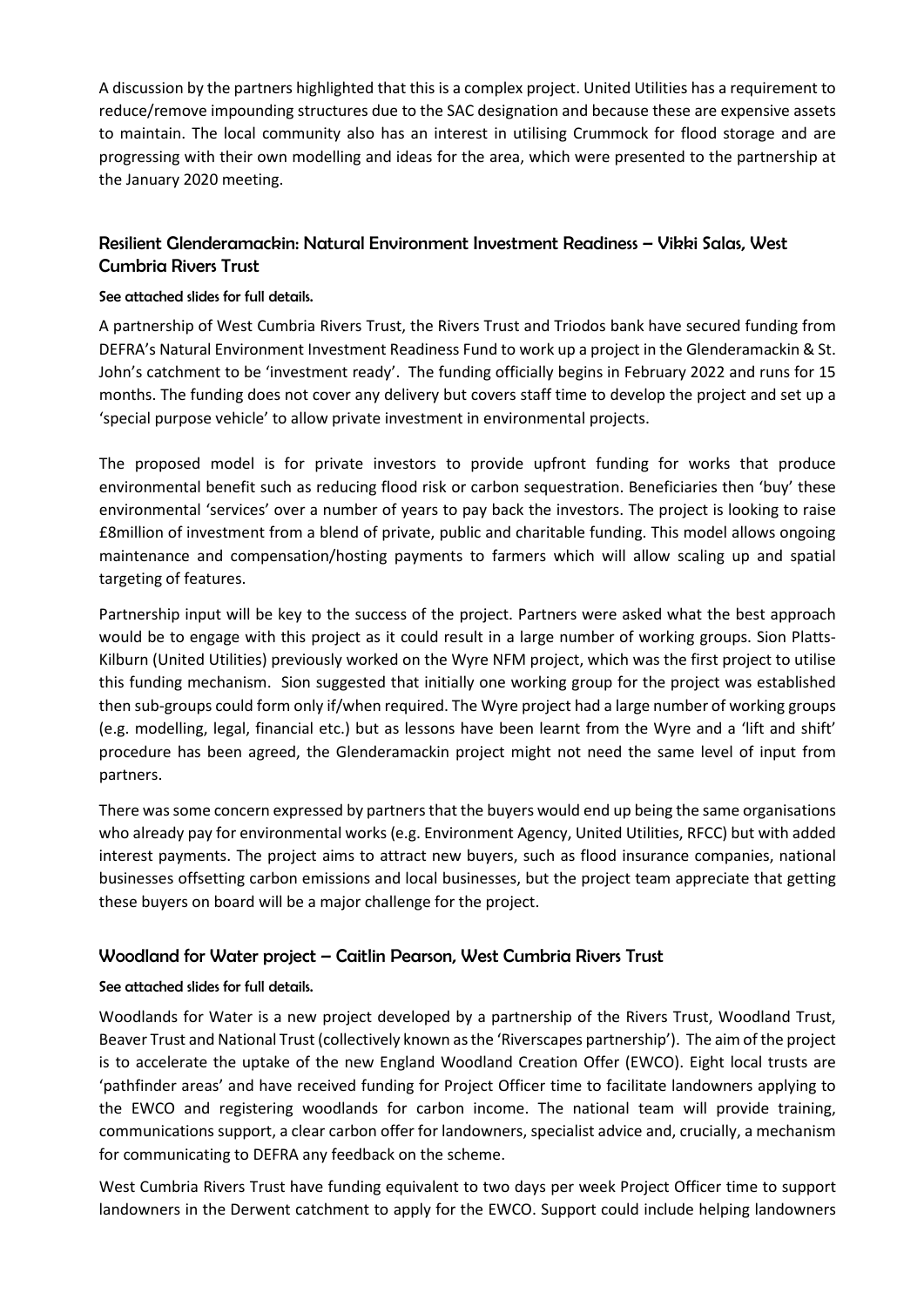with the application form, consenting, tree procurements or contractor management. Liaising between different organisations involved in tree planting is also a key requirement of the project and will be essential to the successful promotion of EWCO. Initially there is a Cumbria meeting with key partners in early November.

The project was officially launched on  $25<sup>th</sup>$  September but this was to a national audience. We need to target local land owners and land agents to make them aware of the scheme and the support available. National tree week (27<sup>th</sup> November to 5<sup>th</sup> December) would be a good time to do this. Partners suggested various ways to publicise the project:

- Attend Mitchell's auction mart;
- Farmer Network mail outs;
- Use facilitated groups and existing events;
- Focus on land agents;
- Hold site visits to newly planted woodlands and encourage landowners to share their experiences.

An application has been submitted for creation of a 'Cumbria Coastal Community Forest'. The application was put together by Cumbria Woodlands and the National Trust, on behalf of Barrow, Copeland and Allerdale Borough Council. The members present were not sure what opportunities this would bring for delivery but it is understood that the Woodlands for Water project cannot take place in Community Forest areas and that the Community Forest offer is likely to be more favourable for landowners. The two schemes will need to liaise going forward.

Jack Abernethy queried how this scheme fits with the 'Queen's Green Canopy'. The River Corridors Group have already approached some landowners asking them to be involved with the Queens Green Canopy. The Queen's Green Canopy can fund trees but does not pay for infrastructure, maintenance or hosting payments. Therefore, the EWCO is more suitable for larger planting schemes or for increasing the area of woodland beyond what the landowner would voluntarily plant. Tree planting funded by other mechanisms can be registered as part of the Queens Green Canopy.

# Funding opportunities

Farming in Protected Landscapes - This new funding opportunity was presented by Cath Johnson at the July WCCP meeting. It will provide funding for farmers in National Parks and AONBs for projects that support nature recovery, mitigate climate change impacts, enhance engagement of people with the landscape or support cultural heritage and the sense of place.

Funding can only be allocated within a financial year so currently applications can only be made for works up to March 2022. West Cumbria Rivers Trust have submitted an application for development of further catchment restoration projects and INNS management within the Cocker catchment, with a view to applying for delivery funding in 2022.

The Countryside Stewardship Facilitation Fund will open for applications between December 2021 and January 2022 for new groups to start in April 2022. The funding is for facilitators to host groups of farmers to share best practice and link together for bigger and better outcomes for the environment.

Nuclear Decommissioning Authority (NDA) environmental grant opportunities - Steve Hardy presented this funding opportunity to the partnership in July 2021. The Nuclear Decommissioning Authority have funding to support local communities and improve socio-economic conditions, including enhancing employment opportunities and increasing attractiveness of the areas around the sites.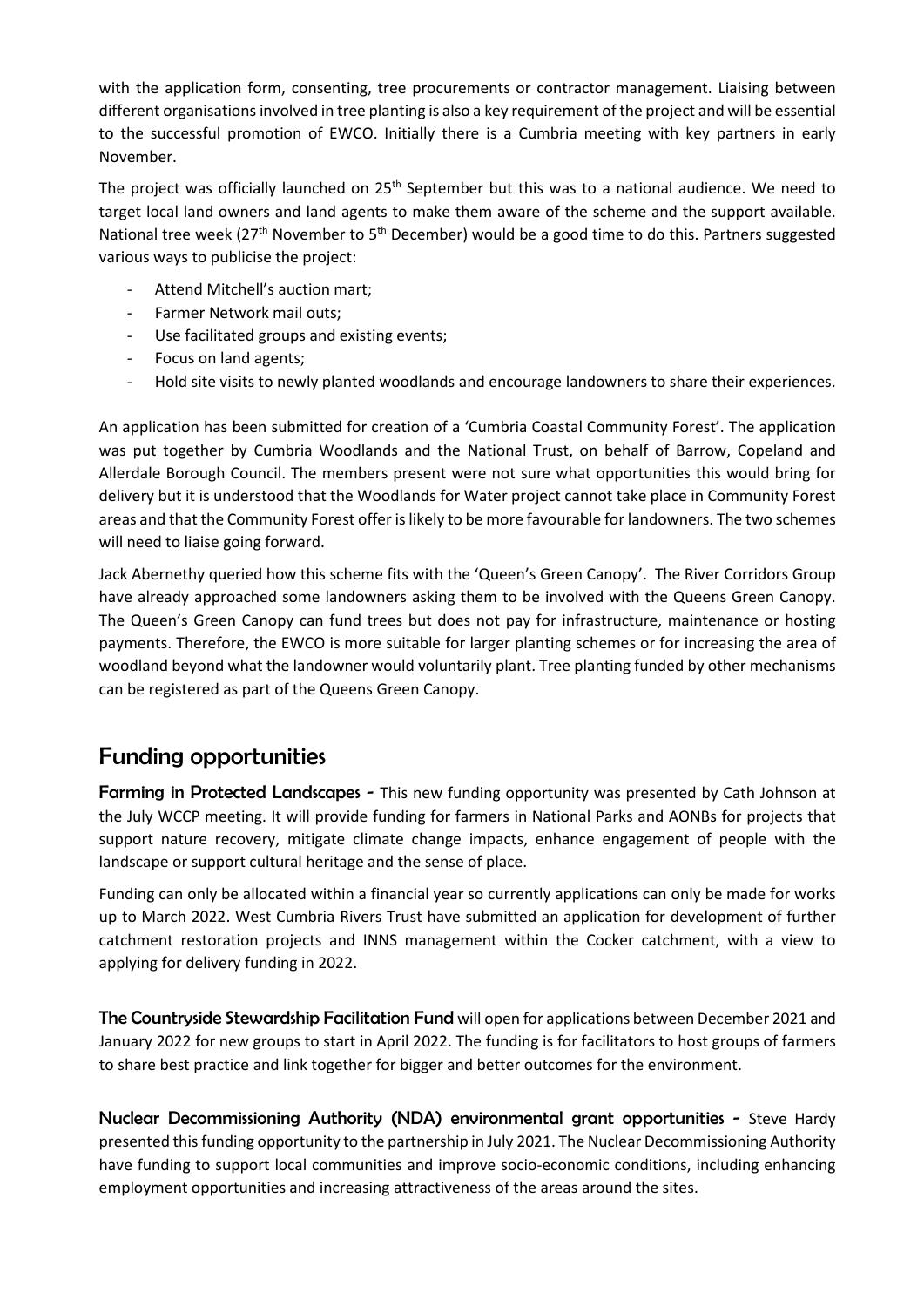Steve has reiterated that they are keen to receive applications from the WCCP. The applications must demonstrate that the project will benefit communities within which the NDA works. Within the WCCP area the funding could be awarded to projects in Whitehaven, Seascale, Keekle, Ehen catchment, Irt catchment and Calderbridge area, but would not be applicable to the Derwent, Cocker or Waver/Wampool.

Environmental Land Management Schemes Landscape Recovery Pilots - 'Landscape Recovery' is part of the new ELMS structure, covering bespoke agreements for long-term, large scale ecosystem recovery projects. DEFRA are looking to fund 10 pilot projects between 2022 and 2024, with bids for the first round of projects reportedly opening in autumn. These projects will be developed through 2022 and, when ready, will be awarded long-term funding agreements.

Applications can be made by landowners, organisations or collaborative groups. To be eligible, projects need to cover 500 – 5,000 connected hectares focussed on the themes of:

- 1. Recovering and restoring England's threatened native species: birds and insects.
- 2. Restoring England's streams and rivers: improving water quality, biodiversity and adapting to climate change.

This is potentially a good opportunity to fund landscape scale works and the partnership needs to share ideas on who is planning to apply. John Gorst said United Utilities were considering applying with neighbouring land owners in Haweswater but had some concerns about whether it was advantageous to be at the forefront of a new scheme or whether it would be better to join the landscape recovery scheme when more details were confirmed.

Water Environment Improvement Fund (WEIF) - Partners can submit projects to the Environment Agency that contributes to the 25-year plan objective of 'clean and plentiful water', improve WFD outcomes or create or enhance water dependent habitats. If any partners have a project proposal, they should contact Natalie Bibby for the project mandate form. The funding is allocated on an annual basis and cannot be guaranteed but an advanced programme of potential projects is helpful.

# Gap analysis

For the funding opportunities outlined above, and other funding mechanisms, the Partnership needs to have projects ready to deliver so that applications can be submitted rapidly and funders have confidence that the project is deliverable. For more ambitious and larger scale projects, collaboration between partners will be needed for successful applications and delivery.

The final part of the meeting revisited the Catchment Plan prioritisation map in order to identify gaps in the Catchment Partnerships delivery and what actions or projects could be developed to address these. Feedback from this discussion will be used to update the project pipeline and initiate discussions on working up collaborative projects.

The Catchment Plan prioritisation map uses data on each waterbody to assess whether there is both the need and the opportunity to address: flood risk using natural flood management techniques; water quality issues; modified river habitat and endangered aquatic species. For each of these categories, waterbodies were scored either 0 (no need or no opportunity) or 1 (there is a need and an opportunity) and then summed. The waterbodies with the highest scores therefore present the greatest opportunity to deliver projects to provide multiple benefits. The prioritisation map can be viewed at:

<https://westcumbriacatchmentpartnership.co.uk/catchment-plan/>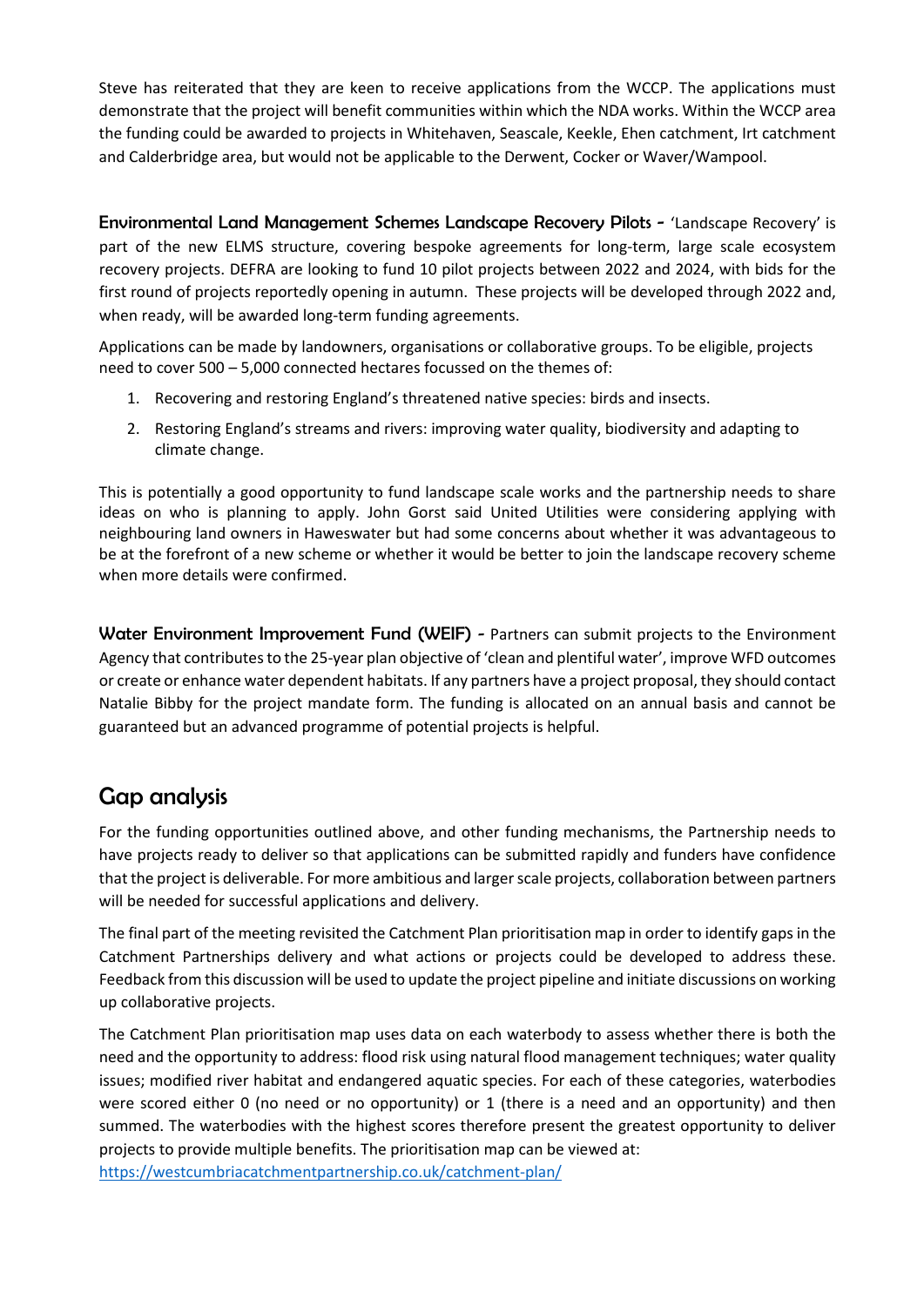The highest priority areas for delivering multiple benefits are: Newlands Valley, Tom Rudd Beck and the Glenderamackin catchment. The high priority areas are Waver & Wampool catchments, Cocker catchment, Broughton Beck, Irt and Bleng catchment, Calder catchment, Borrowdale valleys and Ennerdale.

It was noted from the priority map that the majority of the 'high' and 'highest' priority waterbodies fall within the Lake District high fells and are owned by relatively few, large landowners. Engagement with these landowners and with Natural England and the RPA will be needed over the next few years as environmental stewardship schemes come to an end.

In Borrowdale there is ongoing work through the Riverlands programme. Although the valley is still a priority for the partnership it is not currently considered a 'gap' whilst this work is being delivered. Likewise, there is a lot of ongoing work in Ennerdale, including the Wild Ennerdale Partnership, the Compensatory Measures project and People on the Keekle. Opportunities for project development in the other priority catchments were addressed in turn.

# Glenderamackin catchment

There is currently a lot of work in this area with the ongoing Glenderamackin Catchment Restoration project, Thirlmere Resilience and the new St. John's project. The funding for the Glenderamackin Catchment Restoration project runs out in March 2022. The 'Resilient Glenderamackin' investment readiness project will maintain a WCRT Project Officer in the catchment but funding to continue delivery is needed. A particular gap in this catchment is ongoing invasive species management. The Facilitated Farmer group, led by the Farmer Network, has also secured funding to continue and provides a good starting point for projects aiming to work with farmers and landowners.

#### *Actions:*

- *Jo Ratcliffe to get an update on the progress of the Gategill minewater remediation project.*
- *West Cumbria Rivers Trust to identify funding to continue delivery in this catchment.*
- *Updates on St. John's and Thirlmere Resilience to be provided to the WCCP at the next meeting.*

# Newlands Beck

The A66/Braithwaite/Newlands working group was disbanded as there was no viable scheme. There are still a large number of issues in this catchment including the highly modified river channel, flooding, diffuse mine water pollution, footpath closures and severe erosion of agricultural land.

The partners discussed the Lake District National Park test and trials in this catchment. Whilst the series of meetings identified a wide range of actions that could be done to address the objectives of the 25-year Environment Plan, the aim of the test and trial was to trial the process of co-creating an area plan and not to produce a definitive plan for the valley. The resulting area plan for the Newlands Valley was not agreed by all stakeholders but provides a useful tool for further discussions. As far as the partners present were aware the LDNPA are still deciding whether to apply to DEFRA to undertake a phase 2 of the tests and trials.

A large scale river restoration spanning multiple land holdings in the lower catchment could be a suitable project for an ELMS Landscape Recovery Pilot. There may also be scope for a Farming in Protected Landscapes bid for implementing some of the actions identified in the area plan that would enhance biodiversity and/or mitigate climate change.

#### *Actions:*

- *National Trust to update on any plans to address mine water pollution from Goldscope mine.*
- *Caitlin to circulate the final report of the Newlands test and trial.*
- *Lake District National Park Authority to confirm whether they have applied for a phase 2 test and trial in this area.*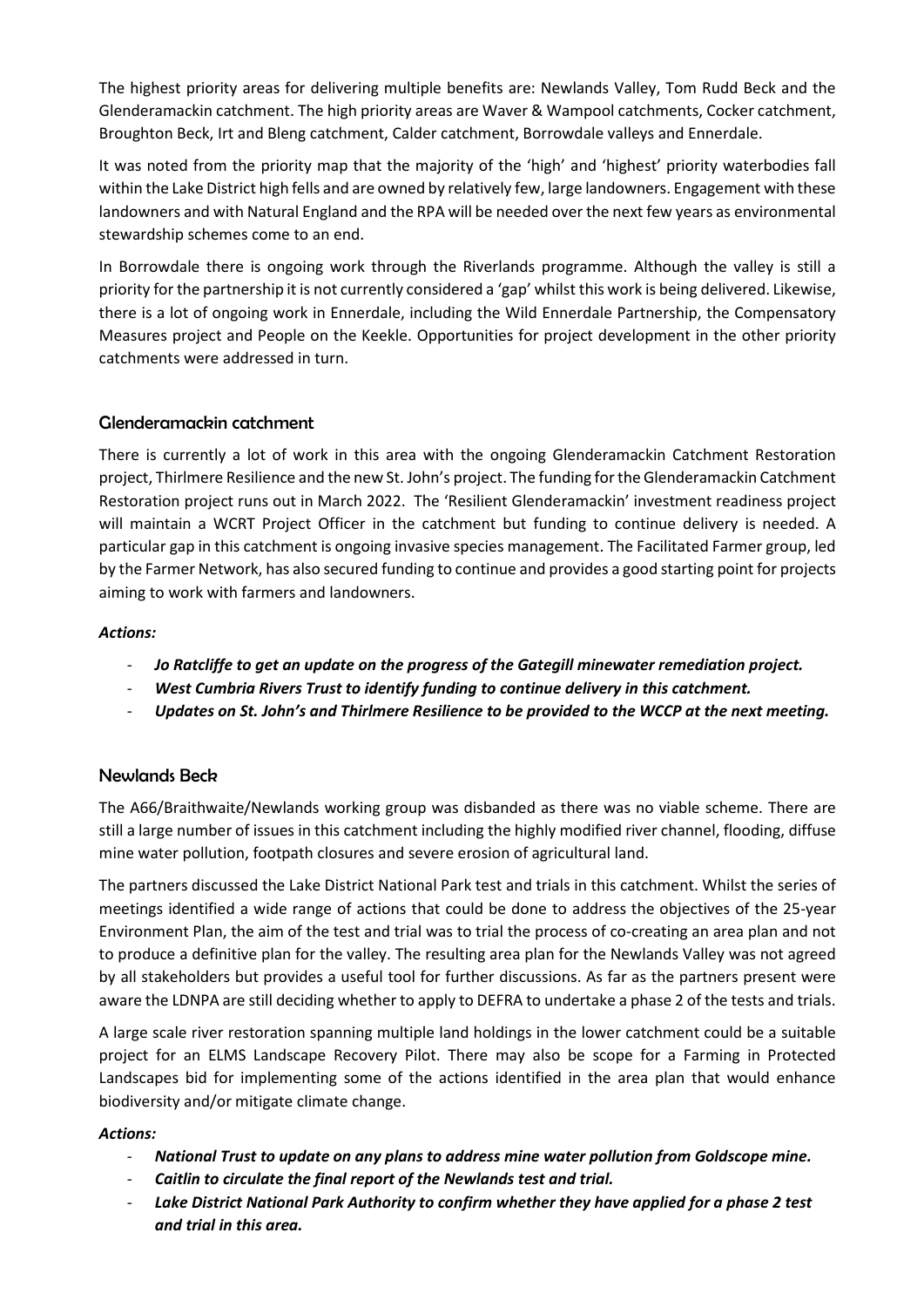- *Discussion between key stakeholders regarding the possibility of an application to the Landscape Recovery Pilot scheme for the Newlands Valley.* 

### Cocker catchment

There is currently ongoing work in this catchment through the Cocker Catchment Restoration Project and the Facilitated Farmer Group. The Facilitated Farmer Group has continued funding but the funding for delivery and the WCRT Project Officer, who has good relationships with the landowners and a pipeline of projects in development, finishes in September 2022. WCRT have submitted an application for Farming in Protected Landscapes funding for project development and INNS management.

The Cumbria Flood Resilience Innovative Project (CFRIP) is focussing on Crummock and the Lorton area, looking at management of Crummock Water and getting buyers in for selling ecosystem benefits.

#### *Actions:*

- *CFRIP team to continue development of the project and keep partners updated.*
- West Cumbria Rivers Trust to apply for delivery funding.

#### Waver & Wampool catchments

The Waver/Wampool management catchment is a priority for the Environment Agency. Over previous years there has been a lot of work done on identifying diffuse pollution hotspots. There is WEIF money available for delivery but this needs to be spent before March 2022. Earlier this year, WCRT recruited for a farm advisor for this catchment but did not hire. This role will be re-advertised in the new year.

The Solway AONB has Farming in Protected Landscapes funding available for farmers within, or in the catchment above, the AONB. Veronica Waller (Farmer Network) has been working with local farmers to develop applications for this funding.

A local action group 'Trees for Wigton' (TWIG) are working with Wigton Town Council to deliver nature improvement projects on Wiza Beck and Speet Gill including tree planting, buffer strips, pond creation and improving access to green space. The Woodlands Trust are supporting the group by providing trees and WCRT have offered advice. The EA has funding available to support the group, if required.

The Wigton flood defence scheme is still in development by the Environment Agency and is likely to include an element of Natural Flood Management.

The NFU are leading on the Water Level Management Board (WLMB) and are currently finding out the level of landowner support for WLMB formation.

#### *Actions:*

- *Partners to advertise WCRT job opportunity for farm advisor role.*
- *Environment Agency, Woodlands Trust and WCRT to continue working with TWIG and coordinate support/funding.*

#### Broughton Beck

Broughton Beck is a priority for the River Corridors Group and within United Utilities diffuse wastewater management plan. West Cumbria Rivers Trust and the Environment Agency are currently undertaking feasibility studies for easement of two barriers to fish passage on Brides Beck. If the barriers are eased, this needs to be done in conjunction with improvements in upstream habitat to ensure the new habitat is suitable for salmonids to use.

A sub-group met earlier this year to discuss potential work in Broughton Beck and begin to create a subcatchment action plan. There is WEIF funding allocated for this catchment to spend before March 2022.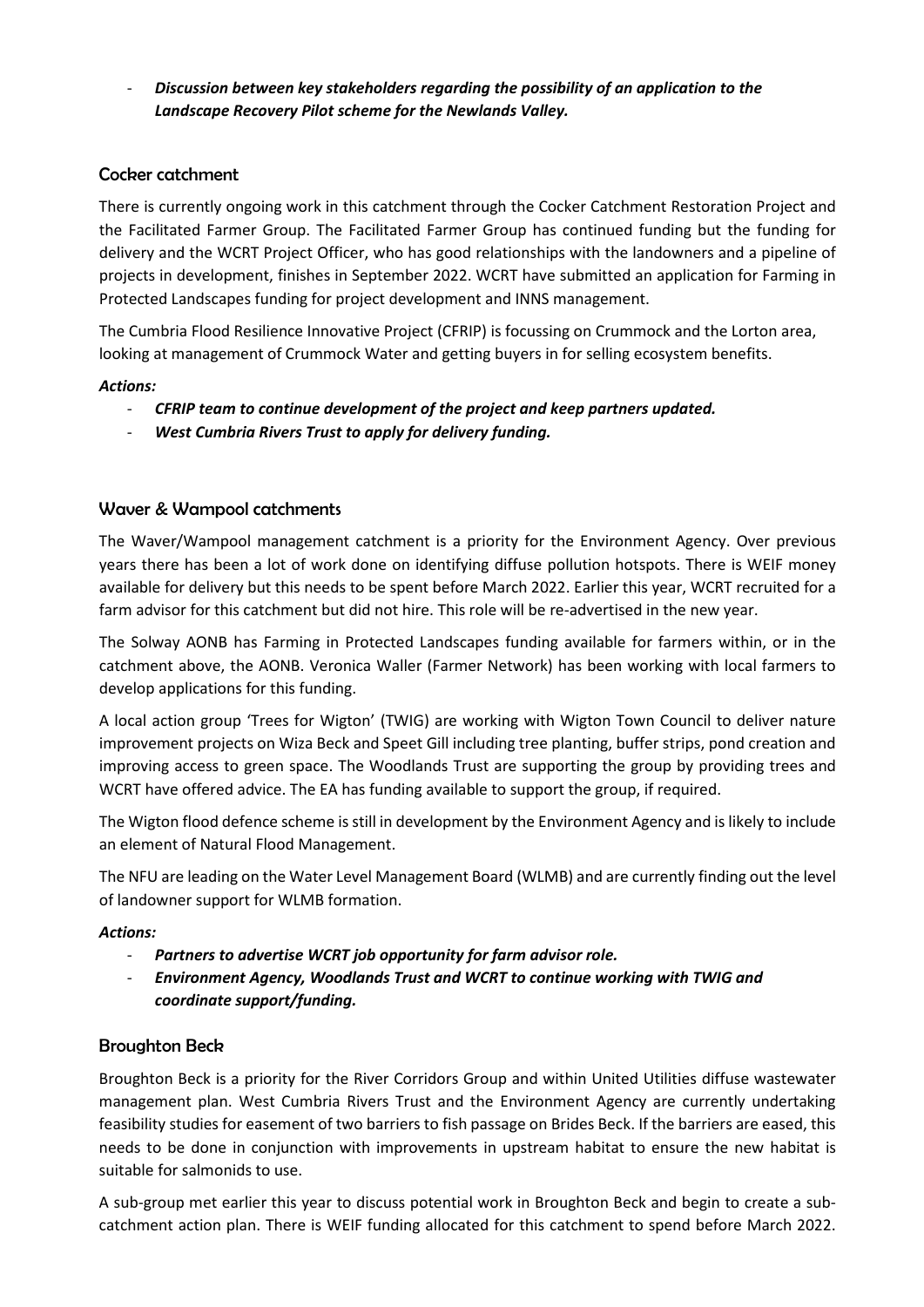WEIF only allows 15 % of the budget to be spent on revenue (e.g. staff time, overheads and mileage) which makes project delivery difficult. Currently resourcing is the major barrier to project delivery in this catchment.

Signal crayfish at the confluence of Broughton Beck with the River Derwent is also an issue for this catchment.

#### *Actions:*

- *Use existing sub-group to focus on how to resource project delivery.*
- *Vikki to attend Untied Utilities workshop on the diffuse wastewater management plan and identify whether there are any United Utilities priorities that could be addressed by partnership working.*
- *Ensure signal crayfish are considered in sub-catchment plans.*

# Irt catchment

The adoption of the high ecological status as the WFD target has moved this catchment from a 'medium' to a 'high' priority in the Catchment Plan as it is now failing to meet the required WFD status. Currently there is a WCRT Project Officer in the catchment through the compensatory measures project, funded by United Utilities, but this project finishes in 2022.

Funding has been allocated via the Natural Course project to create an action plan and deliver actions to move the watercourse to high WFD ecological status by 2024. The funding started this month and runs until 2024. The National Trust are interested in developing a phase 2 Riverlands project for the upper Irt catchment (Wasdale). Ullswater, Kinniside and Wasdale Community Interest Corporation are also starting to work in the area. The Environment Agency and WCRT have been working with Sellafield around their abstraction licenses.

Temperature data collected through the Compensatory measures project this summer showed a stark difference between streams with and without tree cover, with water temperatures rising to 27°C where trees were absent. This data has been taken to Federation of Commoners who are keen to look at riparian planting.

There is potential for a bid to the Nuclear Decommissioning Authority for this area. The ongoing volunteer events and 'green gym' activities led by WCRT and National Trust would be a good link to the wider communities and ensure a project provided direct social benefits.

#### *Actions:*

- *WCRT to lead on ensuring coordination of projects within the catchment, establishing a wider working group.* 

# Calder catchment

Ennerdale, Kinniside and Wasdale Community Interest Corporation have submitted an application for funding from Farming in Protected Landscapes for enhancing the environment of Kinniside common. This is being led by Will Rawlings. The first phase will be a planning phase moving onto delivery in future years.

The Farmer Network and WCRT have discussed applying for funding from a community pot for a programme of farm advice events in this area. These would be group events like the Facilitated Farmer groups to compliment the ongoing CSF advice provided. The RPA facilitated groups are very paper-work heavy and can be restrictive and so running events with community funding would allow a more flexible approach to farm advice provision.

This catchment also contains priority areas for United Utilities as identified in the Diffuse Wastewater Management Plans.